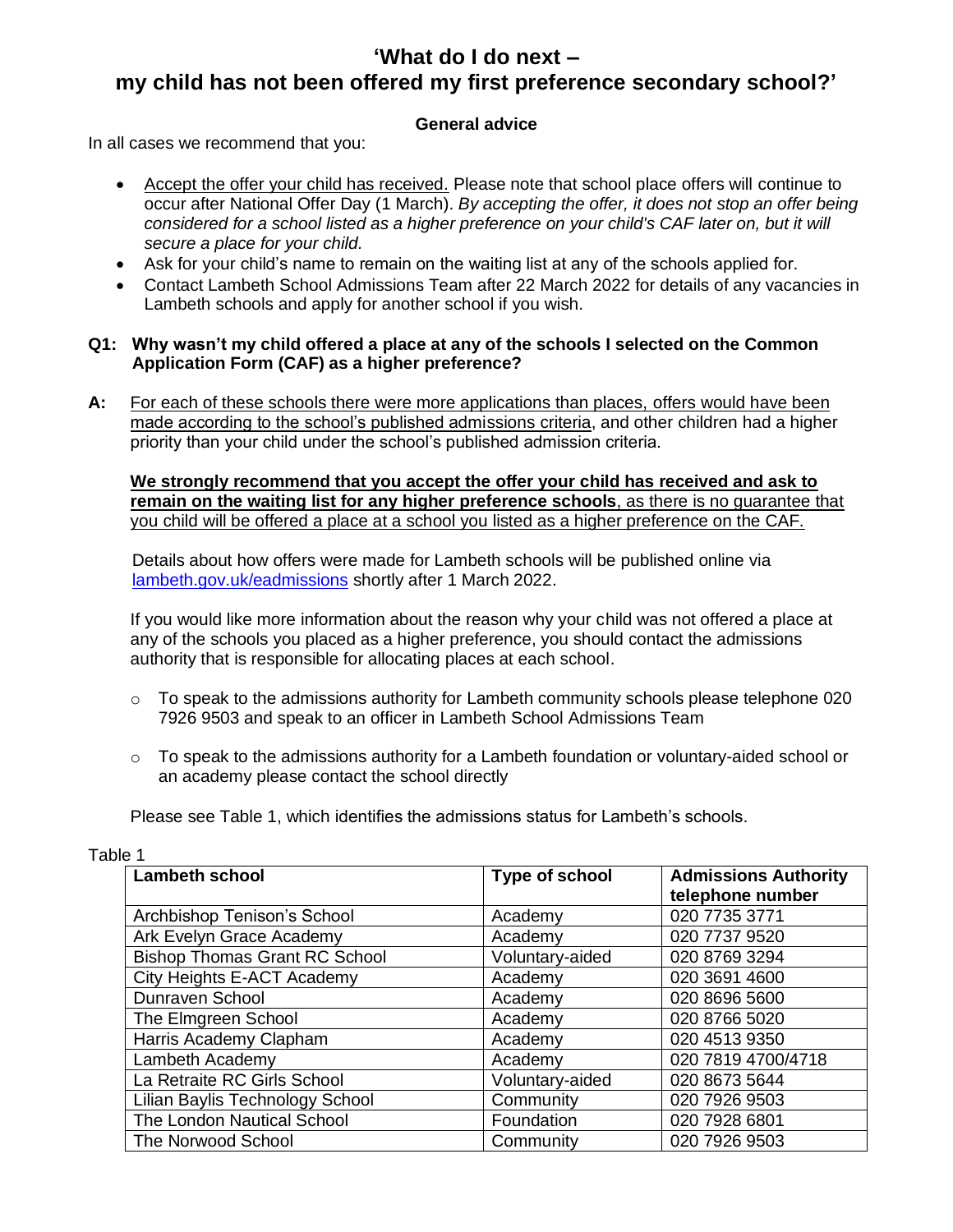| Oasis Academy South Bank                       | Academy         | 020 7921 4531 |
|------------------------------------------------|-----------------|---------------|
| <b>Platanos College</b>                        | Academy         | 020 7733 6156 |
| Saint Gabriel's College                        | Voluntary-aided | 020 7793 6301 |
| St. Martin-in-the-Fields High School for Girls | Academy         | 020 8674 5594 |
| <b>Trinity Academy</b>                         | Academy         | 020 3126 4993 |
| Woodmansterne School                           | Community       | 020 7926 9503 |

To check who the admissions authority is for a school in another borough, contact either the school directly or the School Admissions Team for the borough where the school is. Please see Table 2 for telephone numbers for neighbouring local authorities.

#### Table 2

| <b>Local Authority</b> | Telephone number |
|------------------------|------------------|
| <b>Bromley</b>         | 020 8313 4044    |
| Croydon                | 020 8726 6400    |
| Lewisham               | 020 8314 8282    |
| Merton                 | 020 8274 4906    |
| Southwark              | 020 7525 5337    |
| Wandsworth             | 020 8871 7316    |
| City of Westminster    | 020 7745 6433    |

## **Q2: Can I request that my child's name remains on the waiting list of any of the schools that I applied to but did not receive an offer from?**

**A: Yes.** Please contact the school's admissions authority for the schools concerned to request this - refer to Tables 1 and 2 for contact information. For Lilian Baylis Technology School, The Norwood School and Woodmansterne School your child's name will automatically be placed on the waiting list if it was a higher preference from the one received.

Please note that that details of waiting list places will not be available immediately, as lists need to be reordered which may take a week or so to include late applications etc.

Please also be aware that waiting lists are maintained in accordance with the school's admissions criteria. Usually these are kept until 31 December 2022 (one term after the start of the new academic year). This is the case for Lambeth community schools. After this time a new In-Year application is required for your child's name to continue on the waiting list.

## **Q3: If I accept the offer my child has been given now will this prevent him/her receiving a later offer at a school I prefer?**

**A: No.** We strongly recommend that you accept the offer your child has received now so that is it secured, as there is no guarantee that they will be offered a place at another school later on. **Please note that Lambeth Schools Admissions Team will not accept any rejections of offers until you are able to demonstrate that you have made alternative arrangements for your child's education, or if you have been made an offer elsewhere.**

## **Q4: Can I appeal against the decision to not offer my child a place at any of the schools I applied for?**

- **A: Yes.** Under the School Standards and Framework Act 1998, you have the right to appeal against the decision not to admit your child to a school. If you wish to appeal against the decision not to offer your child a place at the following schools:
	- Lambeth Academy